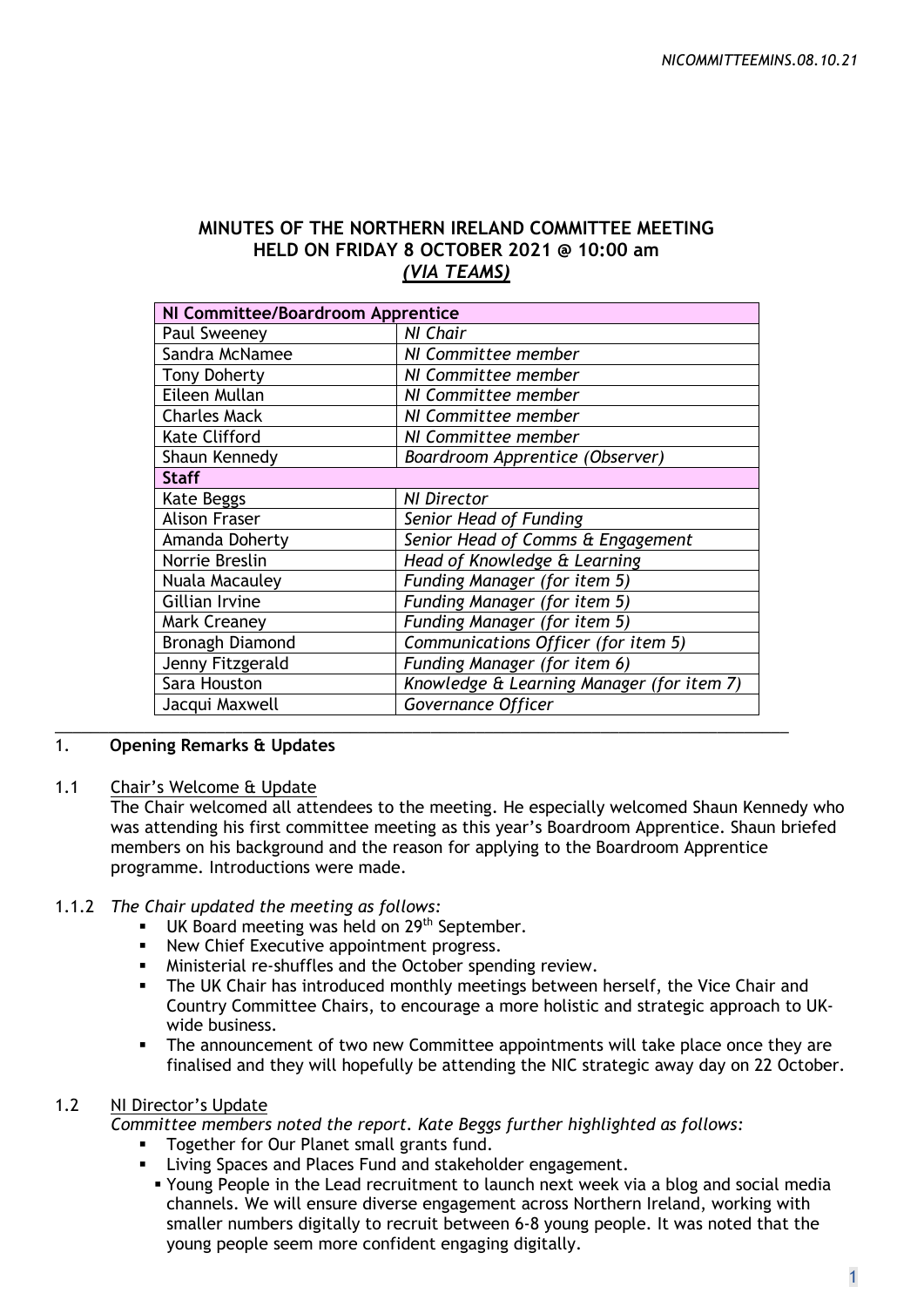- **Planning for the UK Platinum Jubilee programme.**
- NI Ministerial appointments.
- The Fund wide impact report and the difference that we make beyond the reach of our funding. The report will be shared with NIC as soon as possible and we will drill down further regarding specific Northern Ireland data.
- Knowledge & Learning team staff resourcing.
- Priorities for the next 3-6 months.

### 2. **Governance**

# 2.1 Apologies

There were none.

- 2.2 Declarations of Interest There were none.
- 2.3 Previous Minutes The minutes from the 13 August 2021 meeting were agreed as accurate.

# 2.4 Matters Arising

- UK Funding Committee the Chair acknowledged Eileen Mullan's contribution to the UKFC over the past number of years. As Eileen was standing down as a NI committee member on 31 October, the Chair will canvass interest to join the UKFC from the three remaining and two new committee members in due course. The next UKFC meeting is due to take place in November, the Chair will represent NIC at that meeting.
- Place Based Youth Work paper committee agreed to note the background paper from the August meeting.

### 2.5 NIC Meetings Timetable 2021/22

Members noted the updated timetable. Kate Beggs reported that we may need to re-visit the dates and timings at the end of October to take into account the two new members' availability. Sandra McNamee confirmed that she was unavailable for the business meeting on Friday 8 April 2022.

#### 3. **Communications & Engagement Report**

- 3.1 *Committee noted the report for Aug-Sep, which covered the following headings:*
	- **Traditional Media & Digital highlights**
	- **Supporting our funded projects**
	- Customer engagement
	- **Public affairs and community engagement**
- 3.2 *Amanda Doherty highlighted the following:*
	- The Fund was working both UK-wide and by Directorate in relation to what levelling up will mean for our stakeholder engagement and conversations.
	- **The Funders Forum activity and planned conference.**

#### 4. **NI Portfolio Stats/Programmes Pipeline Data**

#### 4.1 NI Portfolio & Pipeline Reports

*Committee noted the reports. Alison Fraser highlighted as follows:*

- Further to last week's decision meeting, Funding Officers had fed back to both the successful and unsuccessful applicants. The Chair commended Funding Officers for having to make some difficult phone calls but recognised that Officers had been managing expectations.
- Awards for All application numbers were down and budgets will be kept under review.
- Reasons for the drop in numbers are highlighted in the local team engagement papers for the next agenda item. This reduction in applications was evident across the Fund and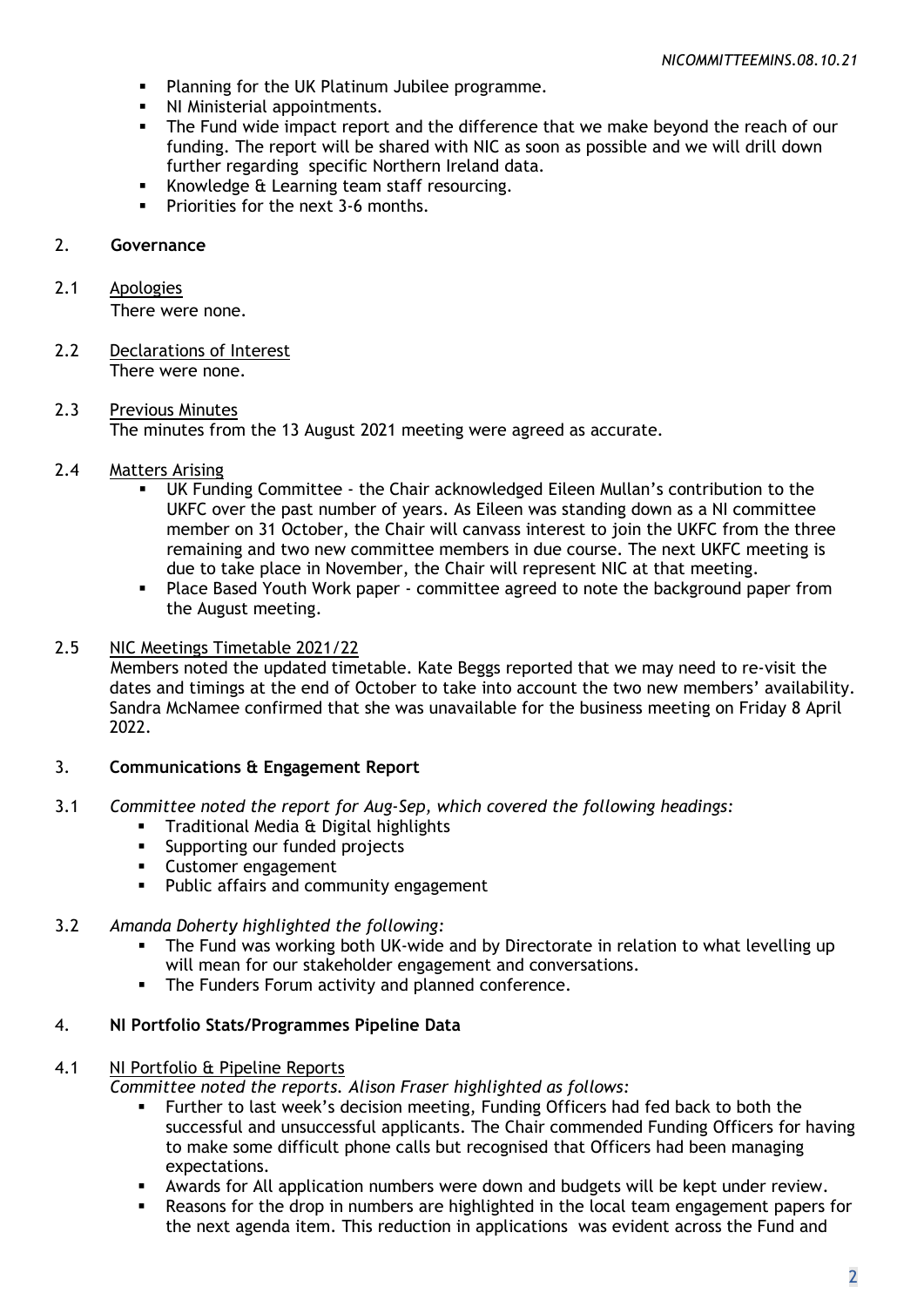being experienced by other funders, but we expect demand to increase as public spending budgets come under increased pressure and restrictions lift.

# 5. **Local Team Engagement –** *(paper 09)*

- 5.1 This paper provided an update on the outreach work of the three local teams for the period January – August 2021. Committee noted the papers.
- 5.2 *Gillian Irvine, Nuala Macauley and Mark Creaney, Funding Managers reported on the covering paper and the local team reports for North Western, Southern and Eastern*.

### 5.3 *Discussion points:*

- There was still a large number of smaller groups nervous and uncertain about opening up fully after COVID. How can the Fund help them to regain confidence and resume activity?
- The Fund will continue to be approachable and respond to needs. The Team are confident to have conversations and remain flexible, which they are already doing, through for example grant variations.
- Groups are also looking at hybrid working and a mix of face-to-face and on-line activities, whilst also exploring how best to use, adapt and modernise their outdoor spaces.
- COVID is going to be with us in some shape or form for a long time to come and we need to help groups as much as we can regarding internal/external spaces.
- Succession planning and working together to help communities will also be impacted upon as we come out of the pandemic and some groups have reverted back to silo working as per pre the pandemic.
- **Networks should be unpicking what worked during COVID, using reflective practice and how the** sector came together during hard times.
- Is there an opportunity to sit down and talk to faith leaders in the future to discuss how their communities could apply for funding to help them thrive?
- Committee agreed that poverty is spreading deeper and wider and this topic can be revisited at the strategic away day.
- Regarding the reports format, Bronagh Diamond, Communications Officer reported that there is some repetitiveness across the three reports and merging into one report may work better.
- **•** Committee fed back that they thought the reports were excellent, brought engagement work to life and highlighted the key issues to help inform committee decision-making. The three reports format works well and there is a richness of data, which is both informative and insightful.

#### 6. **Dormant Accounts Review**

- 6.1 *Jenny Fitzgerald verbally updated as follows*:
	- Reminded committee of the policy directions and a £21.9 million total funding pot to date.
	- Up to 31 August this year, we have received 299 applications and funded 57 projects from the grant programme and 1 strategic investment project.
	- There has been a low success rate overall compared to Lottery programmes.
	- Rural groups and micro to small application numbers are low 85% of awards are going to medium to large organisations.
	- Reasons for not getting funding range from not the right fit for the programme; expansion of services and/or programme delivery; establishing new organisations.
	- There was also a misunderstanding of what sustainability and building capacity actually means. Many smaller groups struggle to plan strategically and although some applications met the programme aim, they were not thoroughly thought through.
	- There is a trend of consultants being used more by lower capacity groups.
	- Conversations are ongoing to encourage more strategic investment ideas/applications.
	- The Dormant Accounts programme can't be all things to all people. We need to be realistic with what the budget can achieve.
	- We will work to encourage groups to apply to the lower end of the funding range, promote our expectations and increase outreach work.
	- We will also consider awarding development grants to help groups cultivate ideas.

# 6.2 *Discussion points:*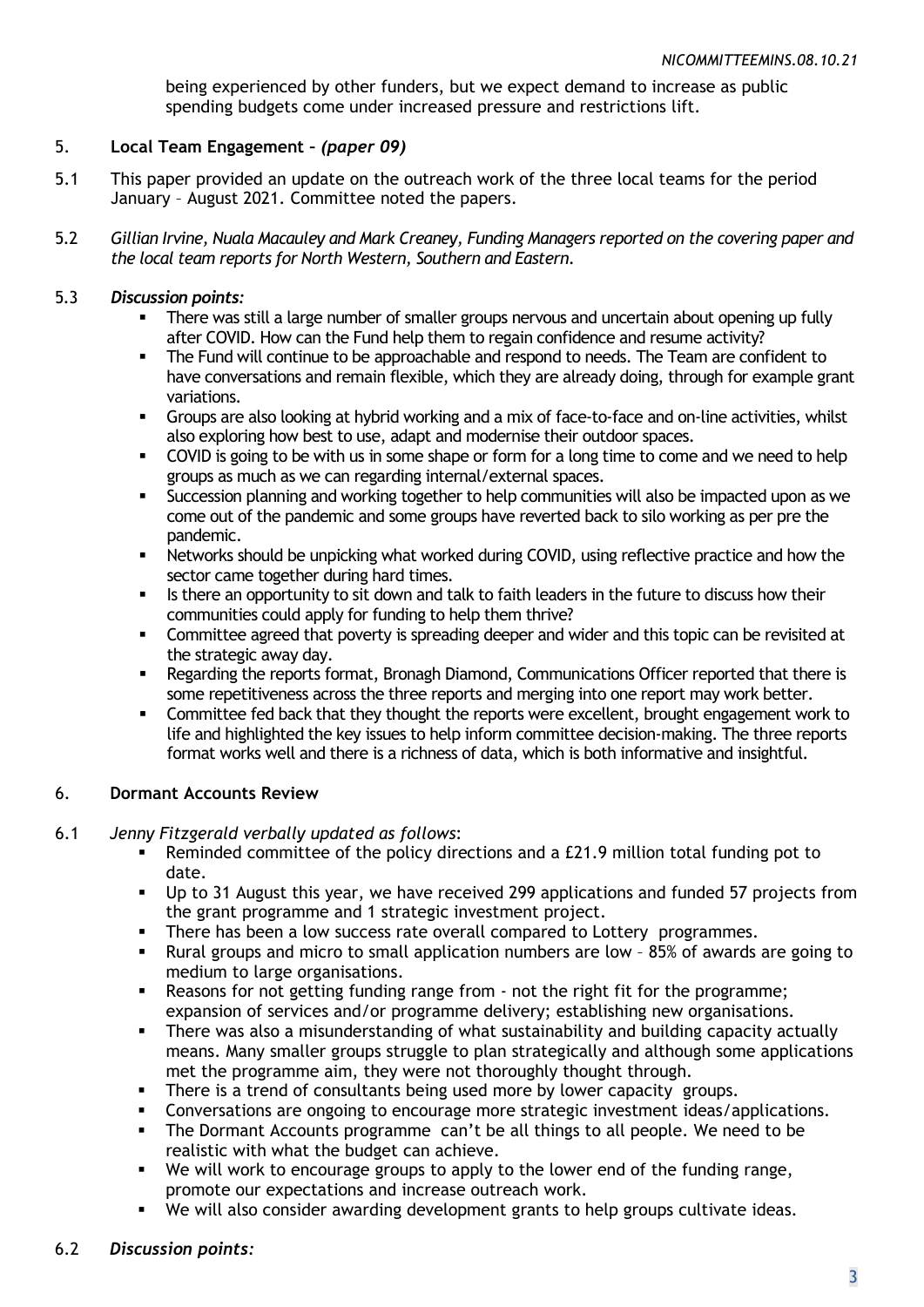- A lot of work has been achieved in a very short space of time and the programme approach is right.
- **•** Development grants may be a positive addition.
- **Applicants can resubmit after feedback.**
- Other funding programmes had started slowly. This is a similar situation and a slow burner.
- **People have been so busy doing the actual work that they have not had the time to look** at sustainability and how to keep going.
- **Communications and success stories will be crucial over the coming weeks/months.**

### 7. **Participatory Grant Making** *(paper 10 enclosed)*

- 7.1 Further to committee agreement to proceed with a participatory grant making (PGM) pilot programme specifically for BAME communities at the October 2020 meeting, this paper provides an outline of our proposal for this fund.
- 7.2 Sara Houston, Knowledge & Learning Manager introduced the paper and reiterated the reason for wanting to deliver the pilot programme.
- 7.3 *Committee were asked to:*

i. Note and discuss the content of the paper

ii. Agree to our proposed pilot programme as set out in section 4.

# 7.4 *Discussion points:*

- The Chair commented on the excellent paper and commended the great work on getting to this stage of the pilot programme process and the excellent community development approach used.
- Committee acknowledged that there had been a wide consultation with the BAME community to produce a programme that suits current needs.
- Regarding the two high level programme priorities, it was confirmed there will be specific guidelines with examples and that the main aim was to keep them as broad and as flexible as possible.
- **Committee agreed that this was an exemplary example of how to reach out to the BAME** community and sector stakeholders, including other funders, will learn from it. This work will also inform how we work with other groups who don't apply for our funding.
- There will be insights from this programme that can be linked to Dormant Accounts and other funding programmes.
- Committee also recognised and congratulated the team on the amount of work achieved over the last 12 months and offered their support going forward.
- 7.5 Kate Beggs confirmed that Sara Houston would be taking up an external secondment opportunity at the end of October with the Department for Communities and acknowledged the excellent job she had done on PGM, especially in the area of facilitation. Amanda Pawar, Funding Manager will be managing and taking the pilot programme forward with the support of the Knowledge & Learning team, and robust plans were in place. The committee wished Sara the best for the future.

#### 7.6 *Committee agreed to the proposed pilot programme as set out in section 4 of the paper.*

# 8. **Reaching Out Supporting Families Conference**

- 8.1 *Sandra McNamee verbally updated attendees on the SF Zoom conference, which took place on 30th September.*
	- The well organised event was hosted by the Centre for Effective Services (CES) and attended by approximately 300 people.
	- The main purpose was to share the learning from the Reaching Out Supporting Families programme.
	- CES produced an excellent learning paper on the programme impact.
	- Early intervention was a topic of discussion throughout the event.